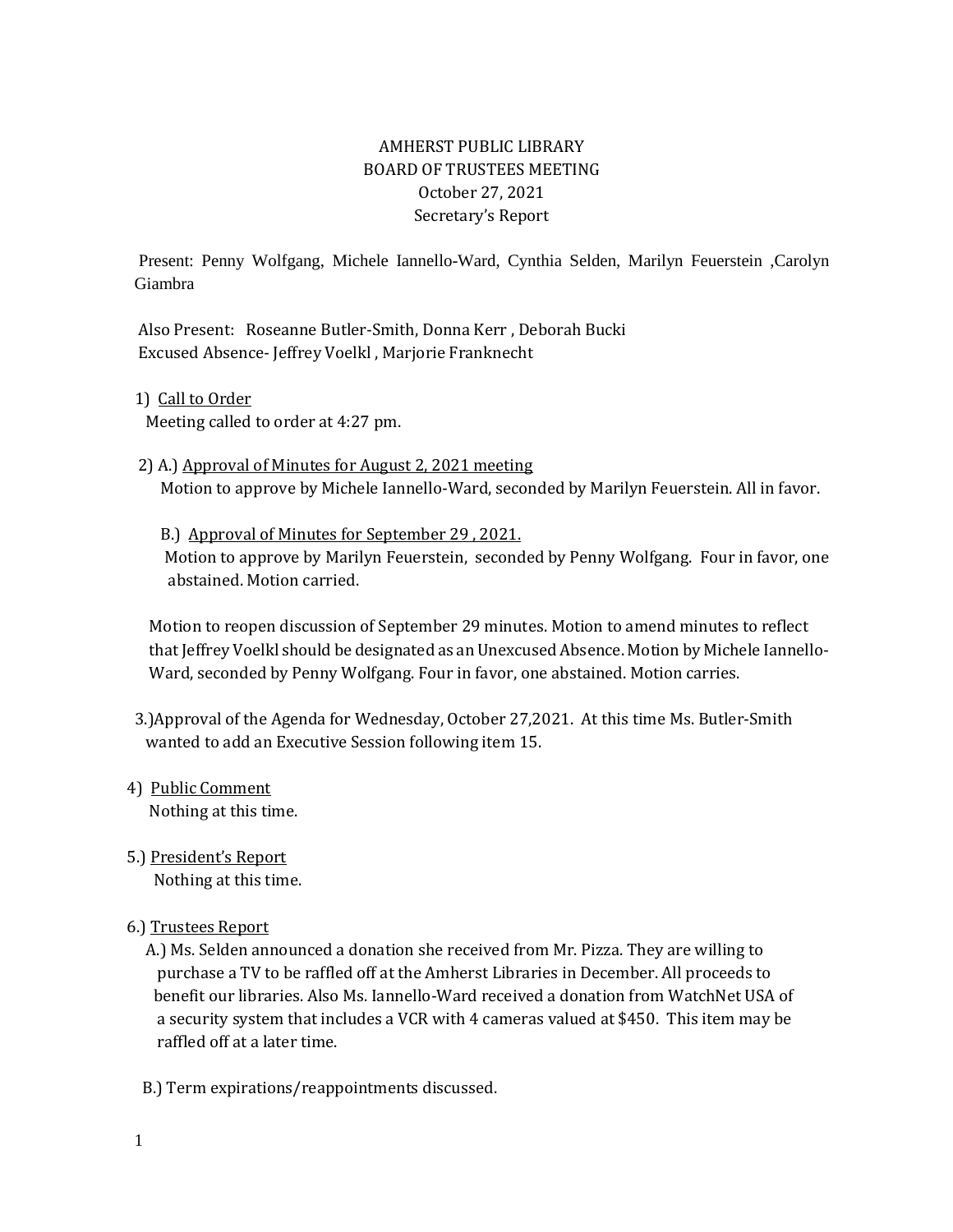C.)Open Library Board member- Ms. Ianello-Ward has a resume for a new Board member, and is nominating Oliver C. Young, Esq. for the open Board position. The Board members will extend an invitation to Oliver C. Young, Esq. to attend the next Board meeting. Ms. Ianello-Ward will email Mr. Young to extend the invitation.

### 7.) Town of Amherst Council Member Report

 Ms. Bucki reported the Hispanic Heritage Festival was well attended. The Daughters of the American Revolution dedicated a "Never Forget" garden at Amherst State Park. Ms. Bucki asked Ms. Butler-Smith for documents that stipulate the agreement between the Library and the Town of Amherst about ownership of the buildings. Library by-laws are needed as well. Ms. Butler-Smith will research her files for paperwork.

## 8.) Finances

A.) 2021 Budget

- i.) County bills Check #s 1820-1837- Motion to approve by Ms. Ianello-Ward, second by Ms. Wolfgang. All approve. Checks # 1838-1846 –Motion to approve by Ms. Giambra, seconded by Ms. Feuerstein. All approve.
- ii.) Williamsville bills Check #s 1247,1248 –Motion to approve by Ms. Ianello-Ward, seconded by Ms. Wolfgang. All approve. Check # 1249-Motion to approve by Ms. Giambra, seconded by Ms. Feuerstein. All approve.
- iii.) Other bills Check #s 2602- 2617 -Motion to approve by Ms. Ianello-Ward, seconded by Ms. Wolfgang. All approve. Check #s 2618-2626 –Motion to approve by Ms. Giambra, seconded by Ms. Feuerstein. All approve.
- iv.) Bank Balances-Given out with September finance packet
- B.) Town of Amherst Budget Nothing at this time.
- 9.) Main Library at Audubon Expansion A.) Update-Nothing to report at this time

## 10.) Director's Report

- A.) Patron Issue- Eggertsville Library had a disruptive patron banned for 90 days. Discussion ensued.
- B.)Partnerships with Summit Center and Heritage Group-Ms Butler-Smith reported on the start of a volunteer program at Audubon Library that started this week. School Districts have a partnership here also.